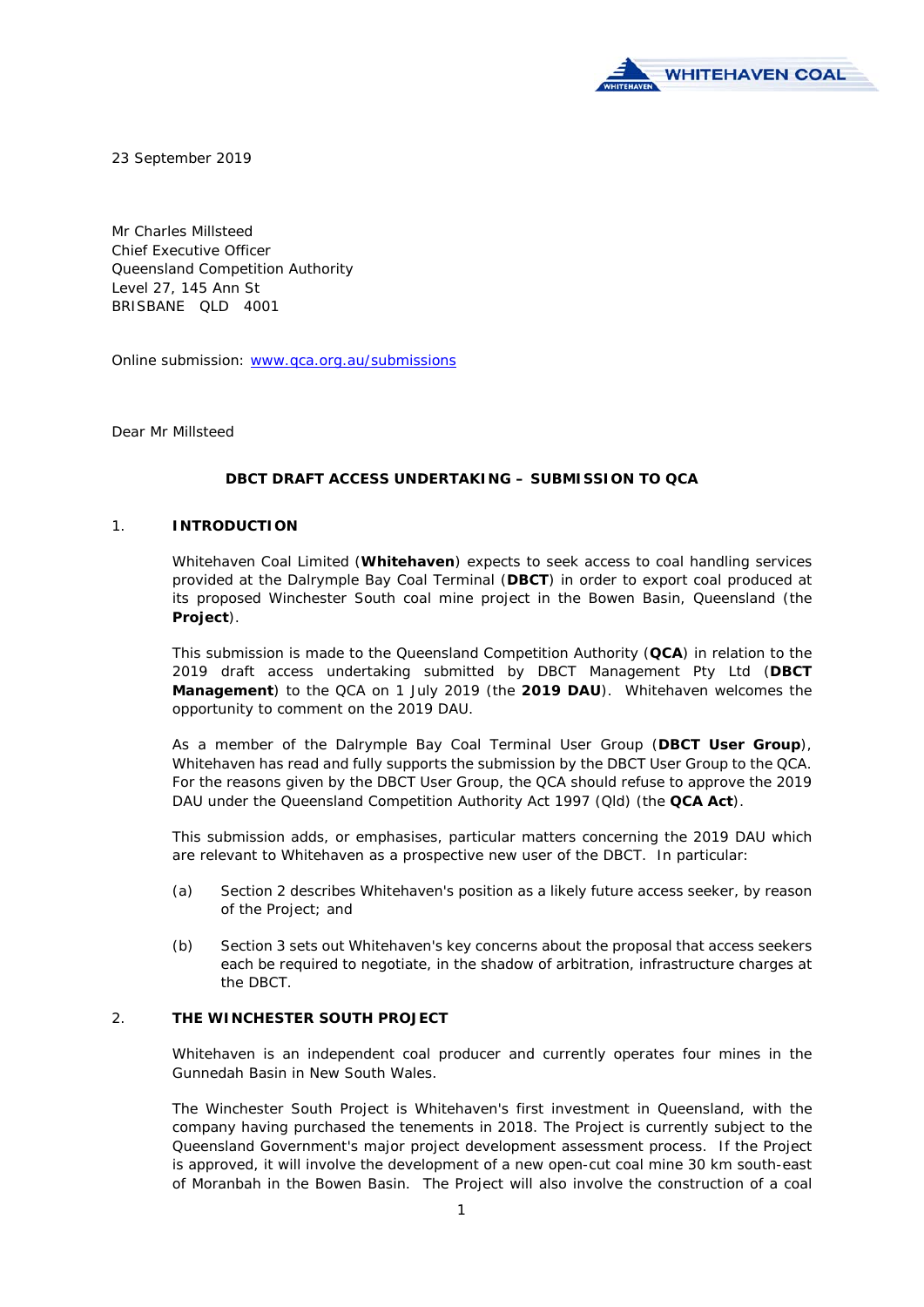

processing plant and a new rail loop to connect to the Goonyella rail corridor in the Central Queensland Coal Network.

At full capacity, Whitehaven anticipates that the Project will produce 8 to 10 million tonnes of predominantly high quality metallurgical coal for sale to customers per annum. Production is expected to commence by financial year 2024, based on current approval and construction timelines. Accordingly, Whitehaven expects to seek access to the DBCT within the term of the proposed 2019 DAU (ie, prior to 1 July 2026).

The Project has been declared a 'co-ordinated project' under the *State Development and Public Works Organisation Act 1971* (Qld) on the basis of, among other matters, its strategic significance to an area of Queensland.<sup>1</sup>

# 3. **IMPACT OF NEGOTIATE/ARBITRATE MODEL ON NEW ACCESS SEEKERS**

DBCT Management asserts in its submission to the QCA that the negotiate/arbitrate model is appropriate because it places new and existing users on the same footing, in the sense that they will each have access to QCA arbitration if price negotiations fail.<sup>2</sup>

Firstly, for the reasons outlined in the DBCT User Group submission, the QCA should not be satisfied that the negotiate/arbitrate mechanism is "appropriate", for the purposes of the test in section 138(2) of the QCA Act, merely because new and existing users are in the same position in some (or all) respects. The interests of prospective access seekers, such as Whitehaven, are not limited to ensuring that their position is no worse than existing users. That is a necessary - but by no means adequate – feature of an appropriate access undertaking.

Secondly, the negotiate/arbitrate model does not place new and existing users on the same footing. That is so in at least two respects:

- (a) the disadvantages of having to negotiate, and potentially arbitrate, to determine access pricing will disproportionately impact new access seekers. In negotiations with new users, DBCT Management will have far greater access to relevant information, superior means to assess that information and – to use the terminology proposed by DBCT Management – will be less "anxious" than users to quickly reach an agreement that avoids the need for arbitration. This imbalance will result in inefficient negotiating outcomes, costly arbitration, or both, and is precisely the kind of market failure which a regulated tariff can efficiently address; and
- (b) new access seekers would not be on the same footing as existing users, in the sense that existing users were able to initially secure long-term access to the DBCT from a fairer and more favourable position than that proposed in the 2019 DAU. By making this observation, Whitehaven does not mean to suggest that the QCA should not approve any amendment which makes seeking access less attractive or favourable than under a prior undertaking. However, the appropriateness of such amendments must be justified in light of the interest in a stable and predictable regulatory framework.3 That is particularly important to access seekers such as Whitehaven, who have made substantial investments in Queensland resource projects which are dependent on access to the DBCT and which preceded a major proposed change to the current access regime.

Whitehaven considers that the disadvantages for new access seekers referred to above and the concomitant advantages for DBCT Management – would principally result from two

Gazette notice: http://eisdocs.dsdip.qld.gov.au/Winchester%20South/Initial%20Advice%20Statement/winchestersouth-gazette-notice.pdf

<sup>2</sup> DBCT Management submission, 114 (page 28).

<sup>3</sup> See DBCT User Group submission, 14.7(b) (page 42).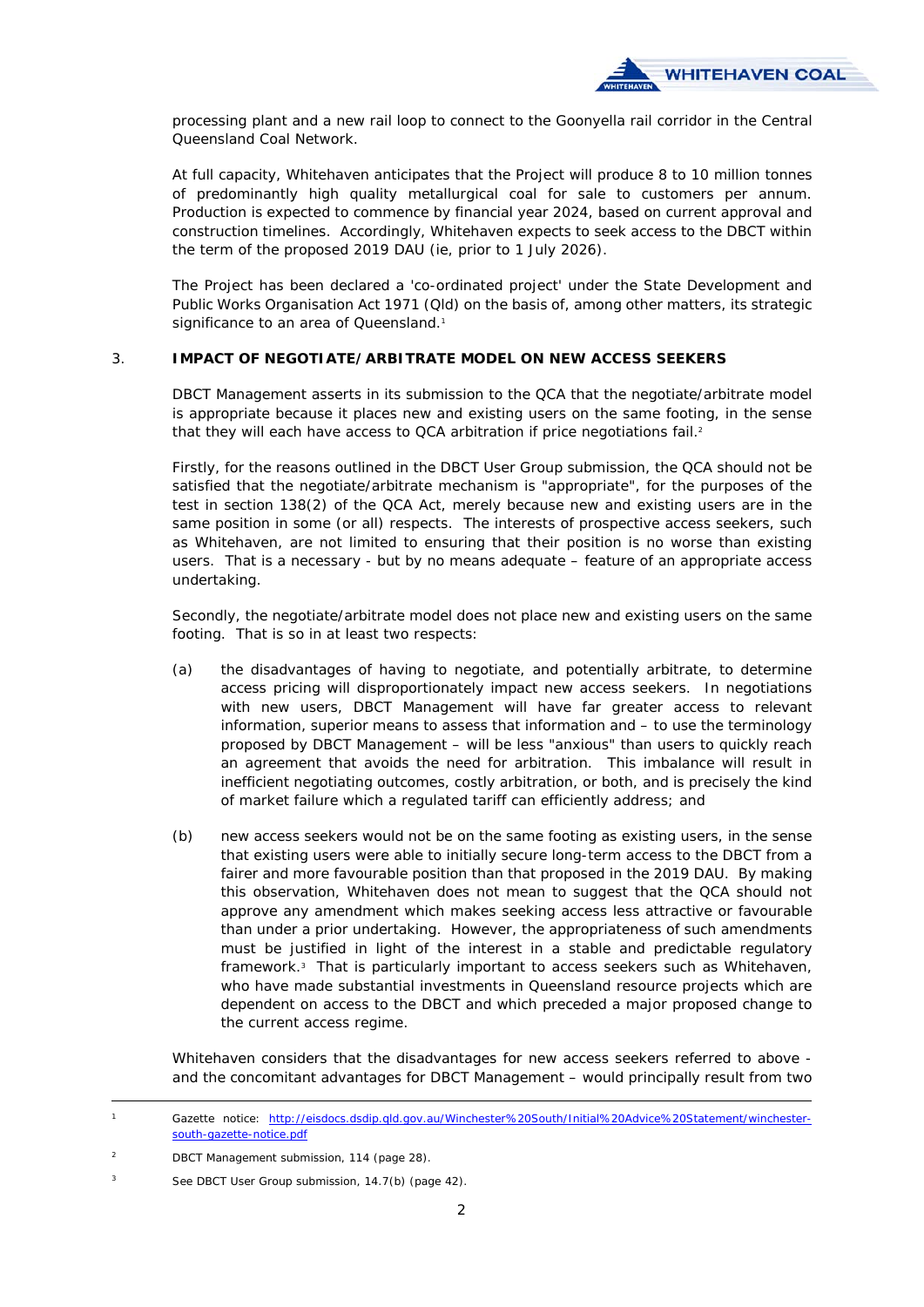

key bargaining imbalances in price negotiations under the 2019 DAU. Those imbalances are described below, from the perspective of a new access seeker.

### 3.1 **Information imbalance**

Whitehaven supports the submissions made by the DBCT User Group regarding the very significant extent and impact of information asymmetry on commercial negotiations under the proposed 2019 DAU.4

The information asymmetry between DBCT Management and new access seekers, such as Whitehaven, will be especially pronounced, given new users:

- (a) will not be shareholders of Dalrymple Bay Coal Terminal Pty Ltd at the time they are seeking access; and
- (b) otherwise do not have any experience in using the services at the DBCT for which they will be negotiating prices. The uncertainty and imbalance created by a lack of familiarity with terminal operations will be particularly significant where DBCT Management negotiates, as it has foreshadowed in its submissions, a premium for any activities which do not conform to the 'efficiency-maximising' base service at the DBCT.5 It is unclear how DBCT Management would seek to quantify, on an individualuser basis, the value (and projected frequency) of the services identified at paragraph 207 of its submissions, or how it would structure any "*discounts or incentives for operational and logistical improvements*".<sup>6</sup> To say the least, a new access seeker would be at a significant disadvantage in attempting to understand – let alone meaningfully challenge – any modelling proposed by DBCT Management in relation to differentiated aspects of its coal handling activities.

Further, the problem of information asymmetry – including difficulties of the kind identified in (b) above – cannot be overcome by an entitlement for users to request and obtain particular categories of information. The proposed entitlement, in section 5.2(c) of the 2019 DAU, illustrates that fact. That clause allows, for example, access seekers to obtain "*information about*" the costs of providing the relevant service. This entitlement is clearly insufficient to ensure that access seekers are adequately informed in negotiations, including for the reasons outlined at paragraph 15.2 of the DBCT User Group submission. There is significant scope for DBCT Management to adopt its own interpretation of what information it should disclose "about" particular matters. Further, it will be very difficult for new access seekers to identify information that is arguably missing or incomplete.

It will not be sufficient to attempt to modify or expand the categories of information which an access seeker is entitled to obtain from DBCT Management. In any case, even if an access seeker could be assured of access to all potentially relevant information, it would be extremely difficult (and costly) to assess that information against the claims of DBCT Management, let alone to challenge those claims in a manner capable of altering DBCT's negotiating position.

The 2019 DAU would defer - for repeated negotiation (and likely arbitration) by different access seekers – complex factual and economic matters which could be resolved more efficiently and fairly by way of an approved reference tariff. The asymmetry in the level of, and means to assess, information during negotiations means that access seekers are likely to either:

6 DBCT Management submission, paragraph 208 (page 45).

See especially DBCT User Group submission, 15 (page 43-45).

<sup>5</sup> DBCT Management submission, paragraphs 202, 210 (page 45-46).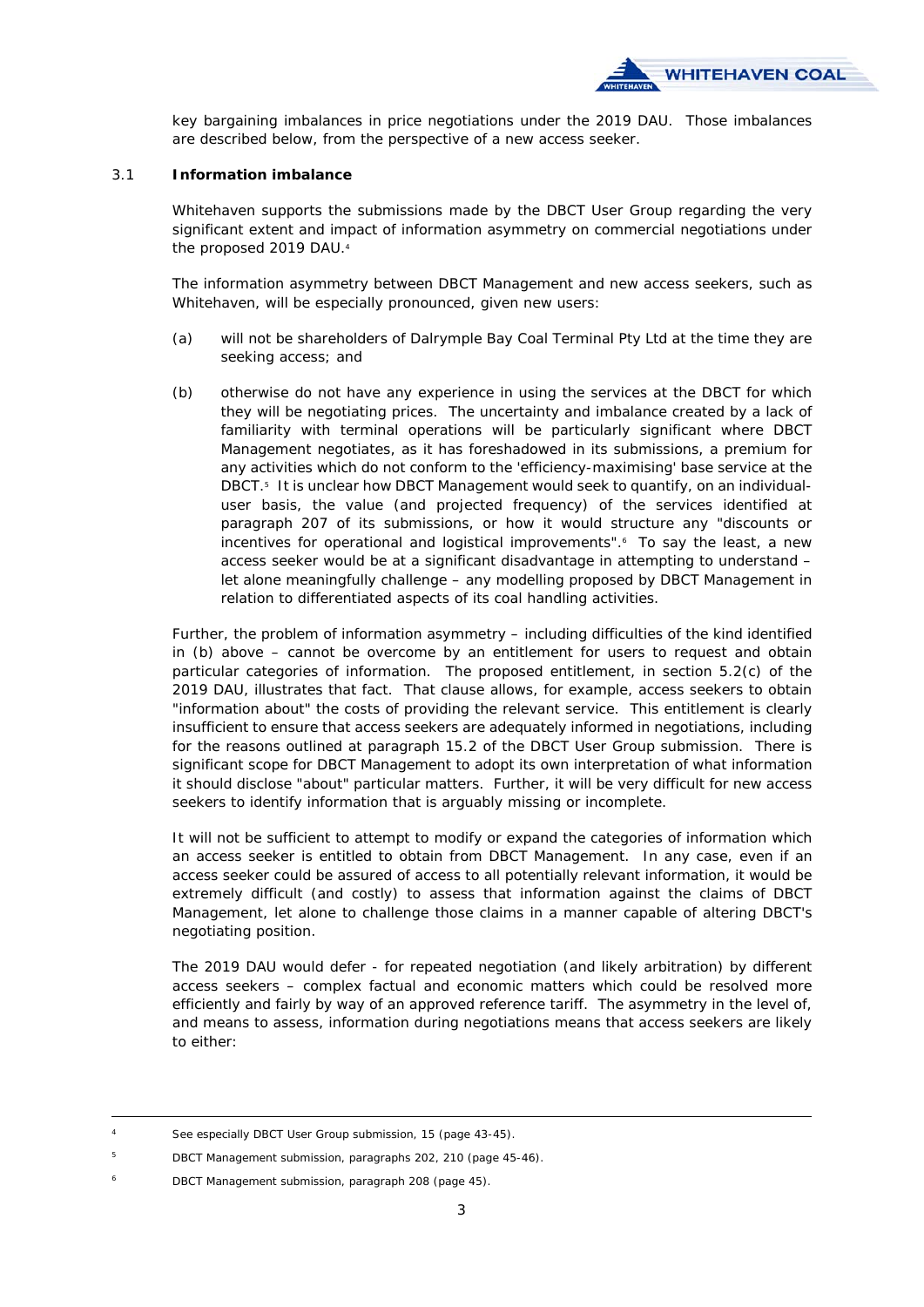

- agree to terms that are less favourable than would be reached in a workably competitive market or with a reference tariff; or
- proceed through a lengthy and costly dispute resolution and arbitration process.

The particular outcome of the negotiating process will depend, to some extent, on the balance of incentives discussed below.

## 3.2 **Incentives to resolve negotiation and avoid arbitration**

The submission by DBCT Management states that a negotiate/arbitrate regime is appropriate where, among other factors:

- (a) DBCT Management lacks the ability or incentive to deny access to the DBCT service;<sup>7</sup> and
- (b) Each party will be "*constrained by the threat of a QCA arbitrated price*" such that "*it is likely that commercial agreement will be able to be reached without resort to arbitration*".8

In relation to the first point, that merely excludes the prospect that DBCT would refuse (or threaten to refuse) access altogether – that certainly does not mean negotiation is likely to result in an efficient outcome (or any outcome at all). An assurance against actual or threatened refusals of access is merely the starting point for any regime governing access to a monopoly asset, where prospective users also cannot credibly threaten to take their demand elsewhere.

The observation in (b), however, is directly relevant to the likely outcomes of negotiation  $$ but it incorrectly assumes that the "threat" of arbitration will be felt equally by each party. That is highly unlikely to be the case in any negotiation that occurs under the 2019 DAU. The imbalance in the gravity of that threat, and the corresponding incentive to avoid arbitration, will be very significant for new users who are seeking access in connection with a mine development. That is so for a number of reasons, including:

- (c) **Impact of delays.** A party seeking access for a mine in development will be uniquely sensitive to delays that could impact the progress of a project, including the timing for final investment decisions. DBCT Management will be well aware of the type of, if not the exact, timing pressures on a party that is seeking to lock in access arrangements for a new mine (particularly where that access seeker has already had to commit to taking rail capacity in order to provide the necessary warranty as to rail infrastructure access required by the DBCT Access Application). If an access seeker and DBCT Management were unable to agree on a Terminal Infrastructure Charge during negotiations, the negotiate/arbitrate process under the 2019 DAU could involve:
	- (i) An initial negotiation period of up to 6 months (if none of the other events in section 5.7(a) occur and the negotiation period is not extended by agreement);
	- (ii) A period of up to 10 Business Days in which the matter must be referred to the respective CEOs of each party;
	- (iii) A further period of up to 10 Business Days in which the CEOs must attempt to reach a resolution;

DBCT Management submission, 154-158 (pages 33-34).

DBCT Management submission, 267, 285 (pages 54, 57).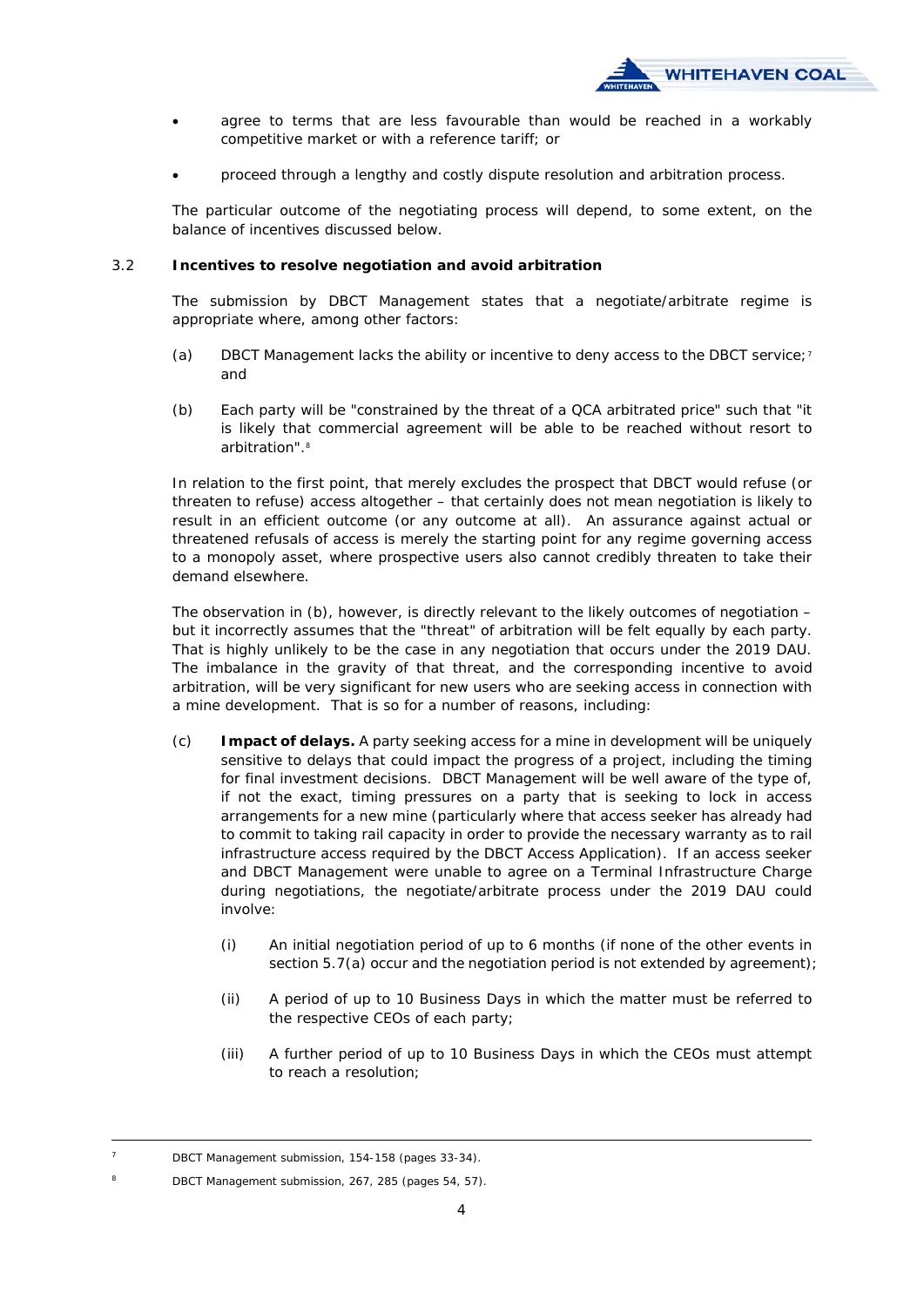

- (iv) A further period of up to 20 Business Days in which the parties must agree to refer the matter for resolution by an expert or, failing that, refer the dispute to the QCA;
- (v) A possible further period, if the matter is reviewed to an expert, of expert determination; and
- (vi) A further period of up to 6 months for arbitration by the QCA under Division 5, Part 5 of the QCA Act (but potentially more, given the exclusion of certain periods from the time limitation and the possibility of an extension).<sup>9</sup>

DBCT Management's incentive to avoid these delays would be far weaker than a new access seeker, where DBCT Management is negotiating access for long-term use of a monopoly asset that is at or near capacity.

- (d) **Uncertainty of arbitration.** The concerns that new users will have about imbalances in the negotiate/arbitrate process will not necessarily be resolved by proceeding to arbitration. Whitehaven has no confidence that, under the terms of the 2019 DAU, a prospective user and DBCT Management would have equal means to advocate their case before the QCA. As explained in the DBCT User Group submissions, the requirement for the QCA to have regard to any Terminal Infrastructure Charge agreed between DBCT Management and a different access holder is capable of producing both procedural and substantive unfairness in the arbitration process. Procedurally, it is unclear how an access seeker would obtain sufficient information about prior agreements, given the most relevant information will be highly commercially sensitive. Substantively, the outcome of prior negotiations are themselves likely to be favourable to DBCT Management for the reasons discussed in this section.
- (e) **Negotiations after binding agreement is entered.** As DBCT Management observed in its submissions: ""*DBCTM is currently fully contracted long term to the System Capacity of 84.2Mtpa41, which is the maximum tonnage that can be contracted under the 2017 AU".* Accordingly, there is a strong prospect that the process for offers of "Conditional Access Agreements" (section 5.4(l)) or "Notifying Access Seekers" (section 5.4(e)-(k)) will be triggered. In brief, these processes:
	- (i) require access seekers to deliver signed access agreements in a 3 month period or risk removal from the queue (sections  $5.4(i)(1)$ ,  $5.4(i)(5)$ ;
	- (ii) provide for the parties to enter a binding access agreement before agreement on the TIC has been reached  $(5.4(k); 5.4(l)(15))$ . These processes are a consequence of the proposed negotiate/arbitrate regime and would result in access seekers entering binding, long-term access agreement before the most essential terms have been agreed. In the case of new access seekers, there is a strong prospect that this process would mean they are bound to uncertain access agreements while making other critical project decisions (eg final investment decisions, securing below rail access).

Whitehaven also supports the submissions by the DBCT User Group in relation to the proposal that, in arbitration, the QCA have regard to the Terminal Infrastructure Charge that would be agreed between a buyer and seller of defined services who are each "willing but not anxious".<sup>10</sup> That standard is inappropriate for the DBCT service. Further, for the reasons outlined above, it is highly unlikely that the parties to any actual negotiations under the 2019 DAU would be equally "anxious" (or "knowledgeable", which is conspicuously

 <sup>9 2019</sup> DAU, sections 5.7(f), 11.3(b), 17.

<sup>10</sup> DBCT User Group submission, 16.1 (page 45).